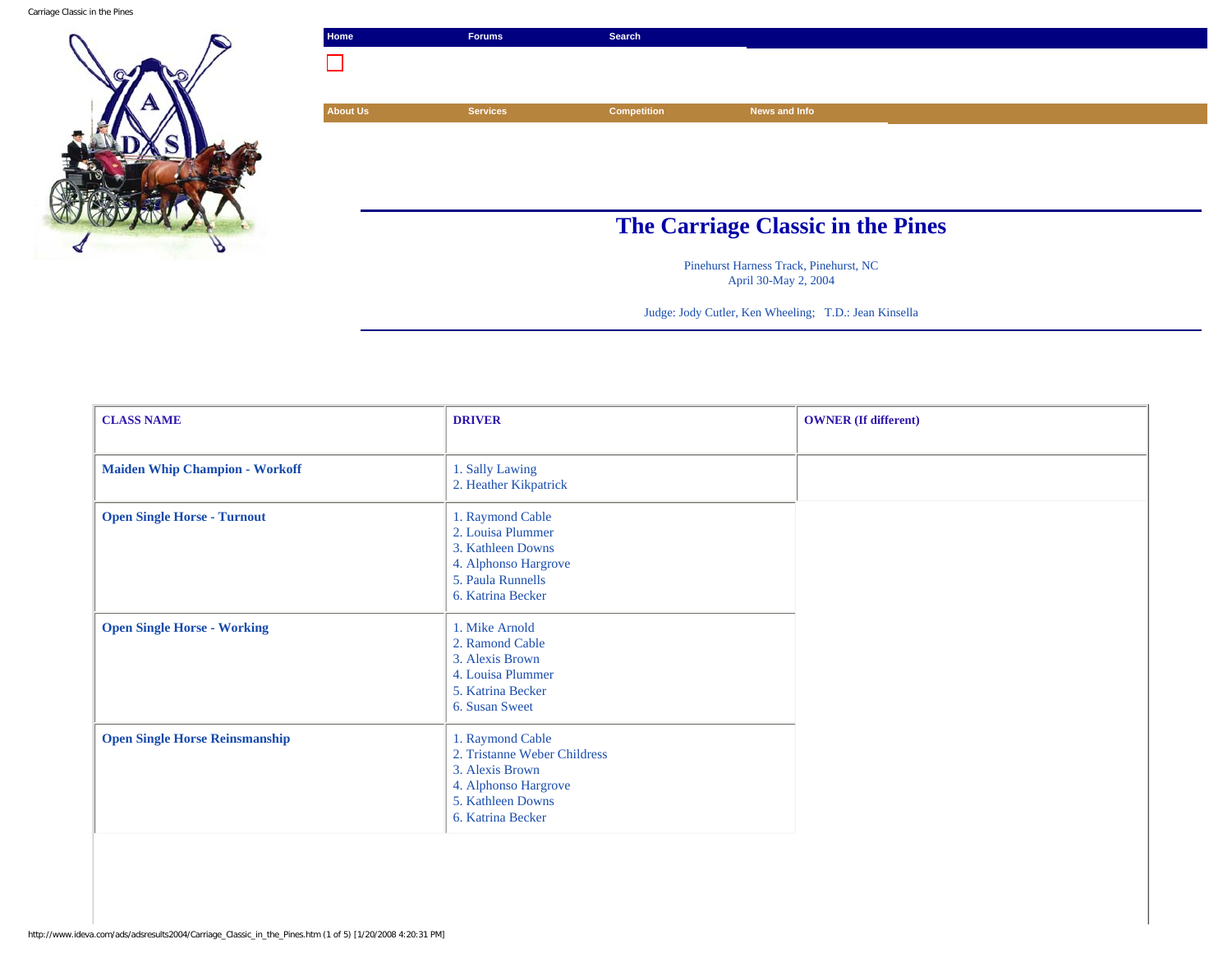| <b>Open Single Pony - Turnout Section A</b>      | 1. Jennifer Matheson<br>2. Lynn Harvey<br>3. Marcy Maley<br>4. Rebecca Jones<br>5. Bill Norton<br>6. Joan Winslow     |  |
|--------------------------------------------------|-----------------------------------------------------------------------------------------------------------------------|--|
| <b>Open Single Pony - Turnout Section B</b>      | 1. Nancy Francis<br>2. Patsy Wooten<br>3. Linda Ward<br>4. Connie Thoreson<br>5. Heather King<br>6. Marcia King       |  |
| <b>Open Single Pony - Working Section A</b>      | 1. Gary Wasserman<br>2. Nicole Cable<br>3. Jennifer Matheson<br>4. Beth Walker<br>5. Jennie Ozley<br>6. Bill Norton   |  |
| <b>Open Single Pony - Working Section B</b>      | 1. Patsy Wooten<br>2. Dean Chambers<br>3. Katrina Wieand<br>4. Nancy Francis<br>5. Heather King<br>6. Susan Wright    |  |
| <b>Open Single Pony Reinsmanship - Section A</b> | 1. Nicole Cable<br>2. Gary Wasserman<br>3. Janet Fowler<br>4. Jennie Ozley<br>5. Jennifer Matheson<br>6. Joan Winslow |  |
| <b>Open Single Pony Reinsmanship - Section B</b> | 1. Linda Ward<br>2. Nancy Francis<br>3. Katrina Wieand<br>4. Patricia Carlson<br>5. Patsy Wooten<br>6. Heather King   |  |
| <b>Open Pair Horse - Turnout</b>                 | 1. Willard Rhodes<br>2. Darryl Billings<br>3. Dr. Thomas Burgess                                                      |  |
| <b>Open Pair Horse - Working</b>                 | 1. Dr. Thomas Burgess<br>2. Willard Rhodes<br>3. Faith Bradshaw<br>4. Darryl Billings                                 |  |
| <b>Open Pair Horse - Reinsmanship</b>            | 1. Willard Rhodes<br>2. Dr. Thomas Burgess<br>3. Darryl Billings<br>4. Faith Bradshaw                                 |  |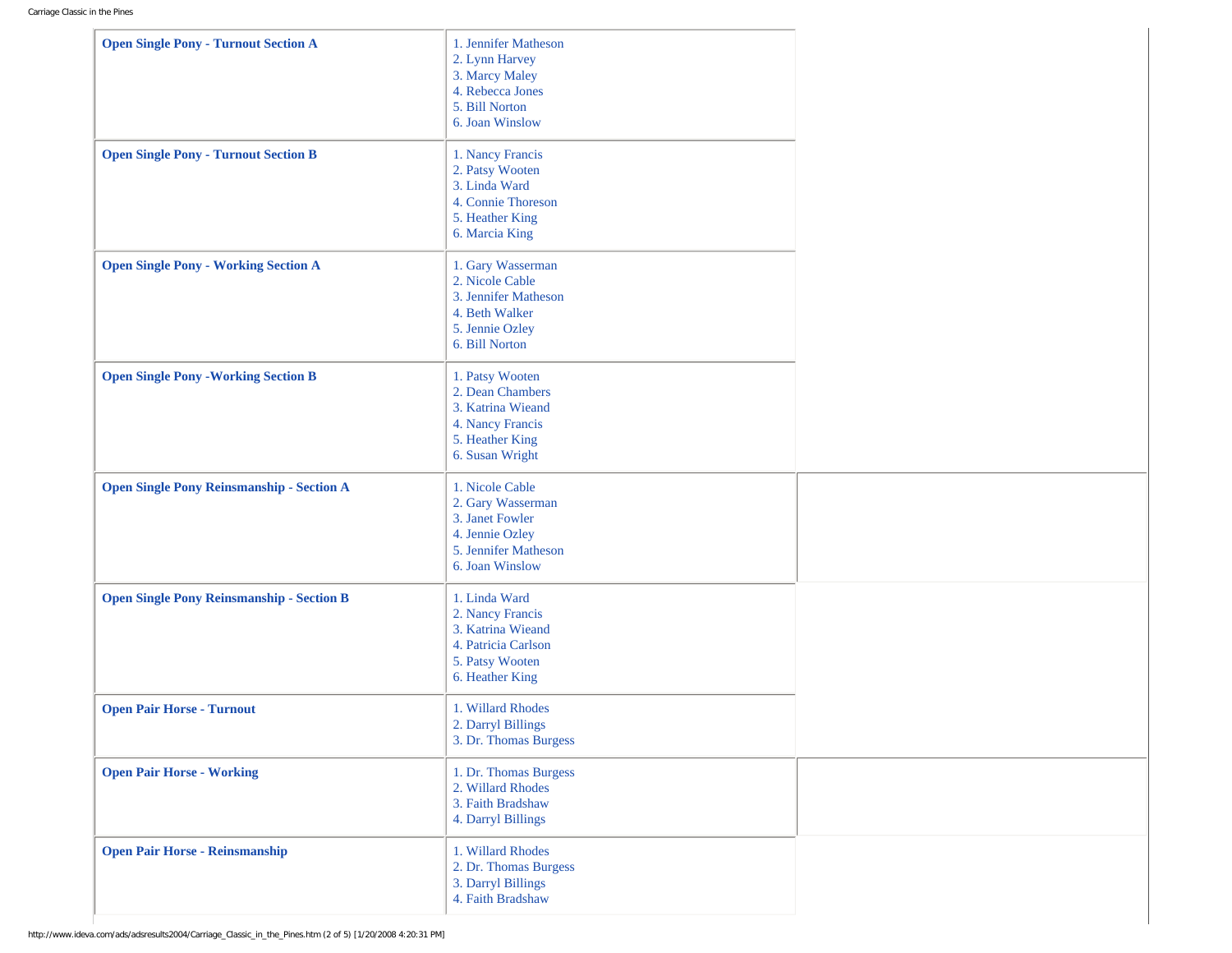| <b>Open Pair Pony - Turnout</b>              | 1. Gary Wasserman<br>2. Patricia Chelberg<br>3. Lynn Kriessler                                           |  |
|----------------------------------------------|----------------------------------------------------------------------------------------------------------|--|
| <b>Open Pair Pony - Working</b>              | 1. Patricia Chelberg<br>2. Meredith Giere<br>3. Stacey Giere<br>4. Lynn Kriessler<br>5. Gary Wasserman   |  |
| <b>Open Pair Horse - Reinsmanship</b>        | 1. Willard Rhodes<br>2. Dr. Thomas Burgess<br>3. Darryl Billings<br>4. Faith Bradshaw                    |  |
| <b>Open Pair Pony - Working</b>              | 1. Patricia Chelberg<br>2. Meredith Giere<br>3. Stacy Giere<br>4. Lynn Kriessler<br>5. Gary Wasserman    |  |
| <b>Open Pair Pony - Reinsmanship</b>         | 1. Gary Wasserman<br>2. Lynn Kriessler<br>3. Stacey Giere<br>4. Meredith Giere<br>5. Patricia Chelberg   |  |
| <b>Open Multiple - Horse/Pony - Turnout</b>  | 1. Mark Schofield<br>2. Jacqueline Musler                                                                |  |
| <b>Open Pair Pony - Reinsmanship</b>         | 1. Gary Wasserman<br>2. Lynn Kriessler<br>3. Stacy Giere<br>4. Meredith Geire<br>5. Patricia Chelberg    |  |
| <b>Open Multiple Horse\Pony - Turnout</b>    | 1. Mark Schofield<br>2. Jacqueline Musler                                                                |  |
| <b>Open Multiple Horse\Pony - Working</b>    | 1. Jacqueline Musler<br>2. Mark Schofield                                                                |  |
| <b>Open Multiple Horse\Pony Reinsmanship</b> | 1. Mark Schofield<br>2. Jacqueline Musler                                                                |  |
| <b>Gentleman To Drive - Horse\Pony</b>       | 1. Ramond Cable<br>2. Willard Rhodes<br>3. Stephen Padgett<br>4. Alphonso Hargrove<br>5. Darryl Billings |  |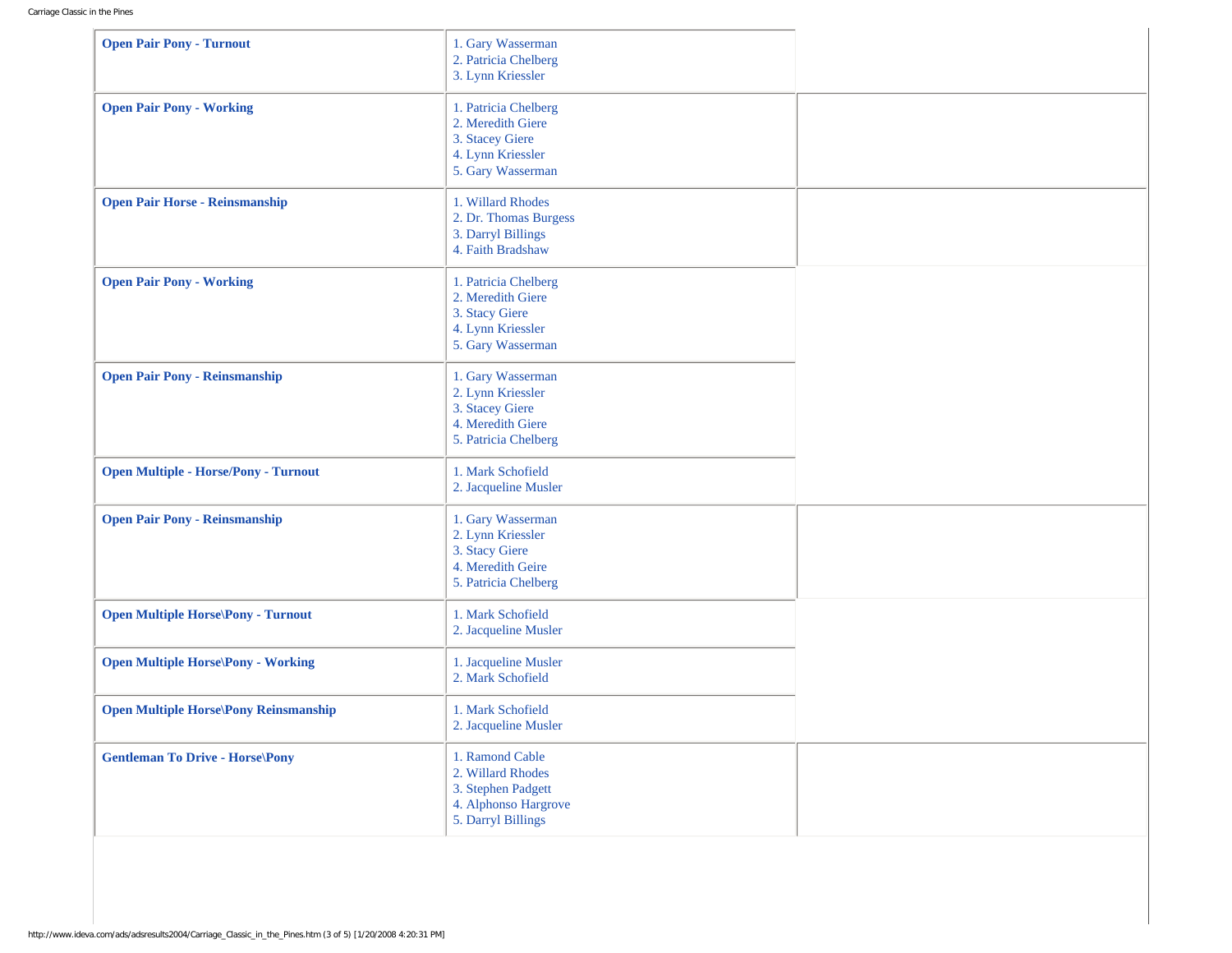| Lady to Drive - Horse/Pony - Section A        | 1. Alexis Brown<br>2. Katrina Becker<br>3. Marcie Quist<br>4. Jacqueline Musler<br>5. Heather Kirkpatrick<br>6. Cindy Fisher Shepherd |  |
|-----------------------------------------------|---------------------------------------------------------------------------------------------------------------------------------------|--|
| <b>Lady to Drive - Horse/Pony - Section B</b> | 1. Nancy Francis<br>2. Lind Ward<br>3. Edith Wasserman<br>4. Patricia Chelberg<br>5. Joan Winslow<br>6. Heather King                  |  |
| <b>Pair Horse Gamblers Choice</b>             | 1. Faith Bradshaw<br>2. Darryl Billings<br>3. Dr. Thomas Burgess<br>4. Willard Rhodes                                                 |  |
| <b>Pair Pony - Gamblers Choice</b>            | 1. Stacey Giere<br>2. Lynn Kriessler<br>3. Patricia Chelberg<br>4. Linda McVicker<br>5. Meredith Giere                                |  |
| <b>Multiple Horse\Pony - Gamblers Choice</b>  | 1. Jacqueline Musler<br>2. Mark Schofield                                                                                             |  |
| <b>Single Horse - Gamblers Choice</b>         | 1. Mike Arnold<br>2. Alexis Brown<br>3. Annie Walker<br>4. Kathleen Downs<br>5. Judy Portman<br>6. Dr. Fay Witherell                  |  |
| <b>Single Pony - Gamblers Choice</b>          | 1. Patricia Carlson<br>2. Janet Fowler<br>3. Marcie Maley<br>4. Mel Goble<br>5. Linda Ward<br>6. Jennifer Matheson                    |  |
| <b>Catch The Silver Ring</b>                  | 1. Ray Cable                                                                                                                          |  |
| <b>Junior Obstacles</b>                       | 1. Annie Walker<br>2. Rebecca Jones<br>3. Megan Bliss<br>4. Megan Tong<br>5. Katherine Williams<br>6. Catherine Wiener                |  |
| <b>Pair Horse - Cross Country Obstacles</b>   | 1. Patricia Chelberg<br>2. Lynn Kreissler<br>3. Stacey Giere                                                                          |  |